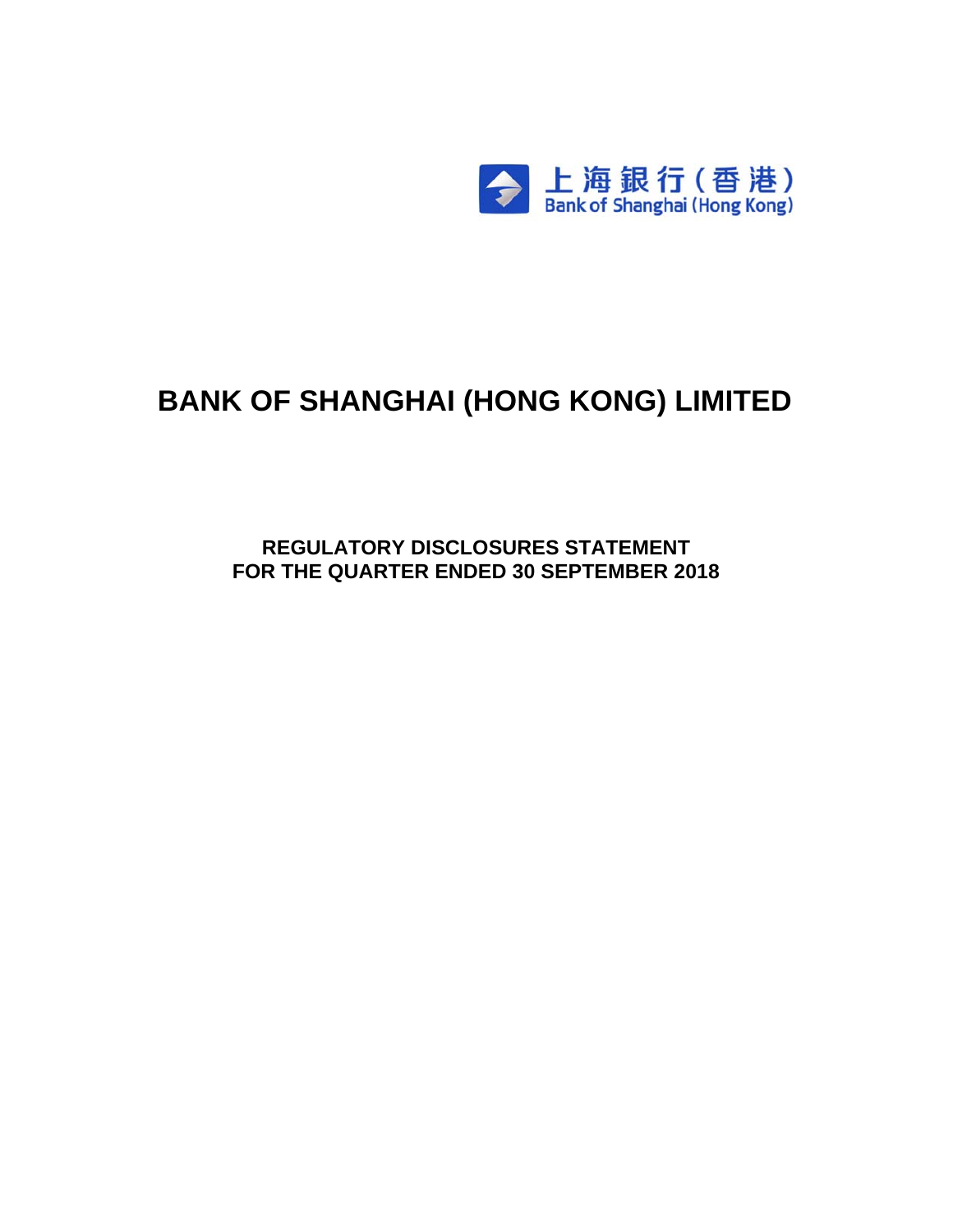| <b>Contents</b>                  | Page(s) |
|----------------------------------|---------|
| <b>Key Prudential Ratios</b>     |         |
| Overview of Risk-weighted amount | 3       |
| Leverage Ratio                   | 5.      |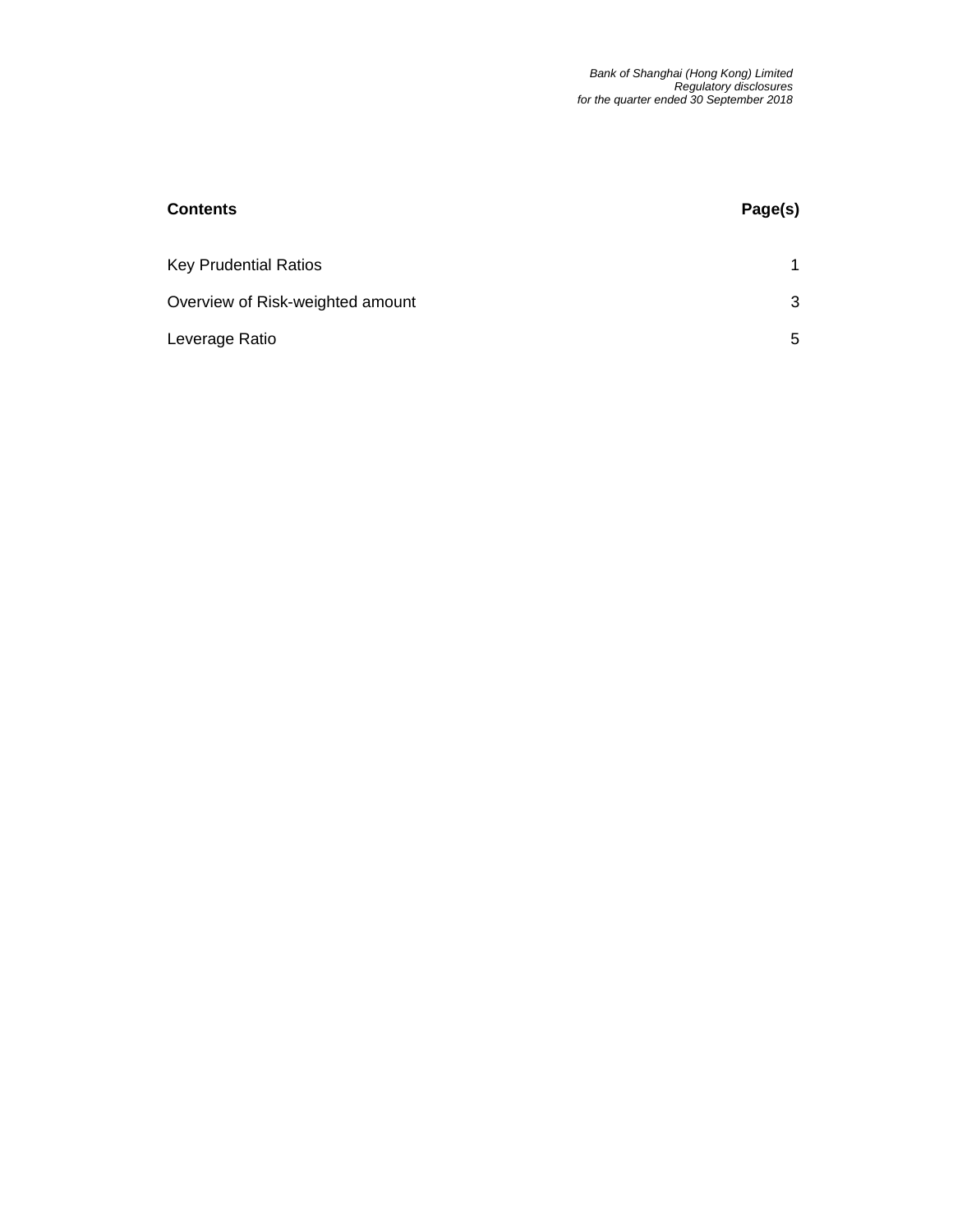This document contains Pillar 3 disclosures of Bank of Shanghai (Hong Kong) Limited (the "Bank") relating to capital adequacy ratios, leverage ratio and risk-weighted amount ("RWA") by risk types. The following disclosures are prepared in accordance with the Banking (Disclosure) Rules and standard disclosure templates promulgated by the Hong Kong Monetary Authority (the "HKMA"). The Bank is only required to calculate capital adequacy ratio and leverage ratio on an unconsolidated basis.

#### **1 Key Prudential Ratios**

The following table provides an overview of the Bank's key prudential ratios.

|                | HK\$'000                                                                         | As at<br>30 September<br>2018 | As at<br>30 June<br>2018 | As at<br>31 March<br>2018 | As at<br>31 December<br>2017 | As at<br>30 September<br>2017 |
|----------------|----------------------------------------------------------------------------------|-------------------------------|--------------------------|---------------------------|------------------------------|-------------------------------|
|                | <b>Regulatory Capital (amount)</b>                                               |                               |                          |                           |                              |                               |
| $\mathbf{1}$   | Common Equity Tier 1 (CET1)                                                      | 4,036,988                     | 3,989,052                | 4,012,509                 | 3,934,044                    | 3,900,237                     |
| $\overline{2}$ | Tier 1                                                                           | 4,036,988                     | 3,989,052                | 4,012,509                 | 3,934,044                    | 3,900,237                     |
| 3              | <b>Total Capital</b>                                                             | 4,199,153                     | 4,149,736                | 4,178,967                 | 4,087,329                    | 4,024,904                     |
|                | <b>RWA</b> (amount)                                                              |                               |                          |                           |                              |                               |
| 4              | <b>Total RWA</b>                                                                 | 18,527,606                    | 16,471,672               | 17,585,483                | 18,298,193                   | 15,923,931                    |
|                | Risk-based regulatory capital ratios (as a<br>percentage of RWA)                 |                               |                          |                           |                              |                               |
| 5              | CET1 ratio (%)                                                                   | 21.8                          | 24.2                     | 22.8                      | 21.5                         | 24.5                          |
| 6              | Tier 1 ratio (%)                                                                 | 21.8                          | 24.2                     | 22.8                      | 21.5                         | 24.5                          |
| $\overline{7}$ | Total Capital ratio (%)                                                          | 22.7                          | 25.2                     | 23.8                      | 22.3                         | 25.3                          |
|                | Additional CET1 buffer requirements (as a<br>percentage of RWA)                  |                               |                          |                           |                              |                               |
| 8              | Capital conservation buffer requirement (%)                                      | 1.875                         | 1.875                    | 1.875                     | 1.250                        | 1.250                         |
| 9              | Countercyclical capital buffer requirement (%)                                   | 0.700                         | 0.765                    | 0.732                     | 0.534                        | 0.459                         |
| 10             | Higher loss absorbency requirements (%) (applicable<br>only to G-SIBs or D-SIBs) |                               |                          |                           |                              |                               |
| 11             | Total Al-specific CET1 buffer requirements (%)                                   | 2.575                         | 2.640                    | 2.607                     | 1.784                        | 1.709                         |
| 12             | CET1 available after meeting the AI's minimum<br>capital requirements (%)        | 14.7                          | 17.2                     | 15.8                      | 14.3                         | 17.3                          |
|                | <b>Basel III Leverage ratio</b>                                                  |                               |                          |                           |                              |                               |
| 13             | Total Leverage ratio (LR) exposure measure                                       | 23,466,992                    | 21,319,696               | 24,349,456                | 24,974,850                   | 24,305,928                    |
| 14             | LR (%)                                                                           | 17.2                          | 18.7                     | 16.5                      | 15.8                         | 16.1                          |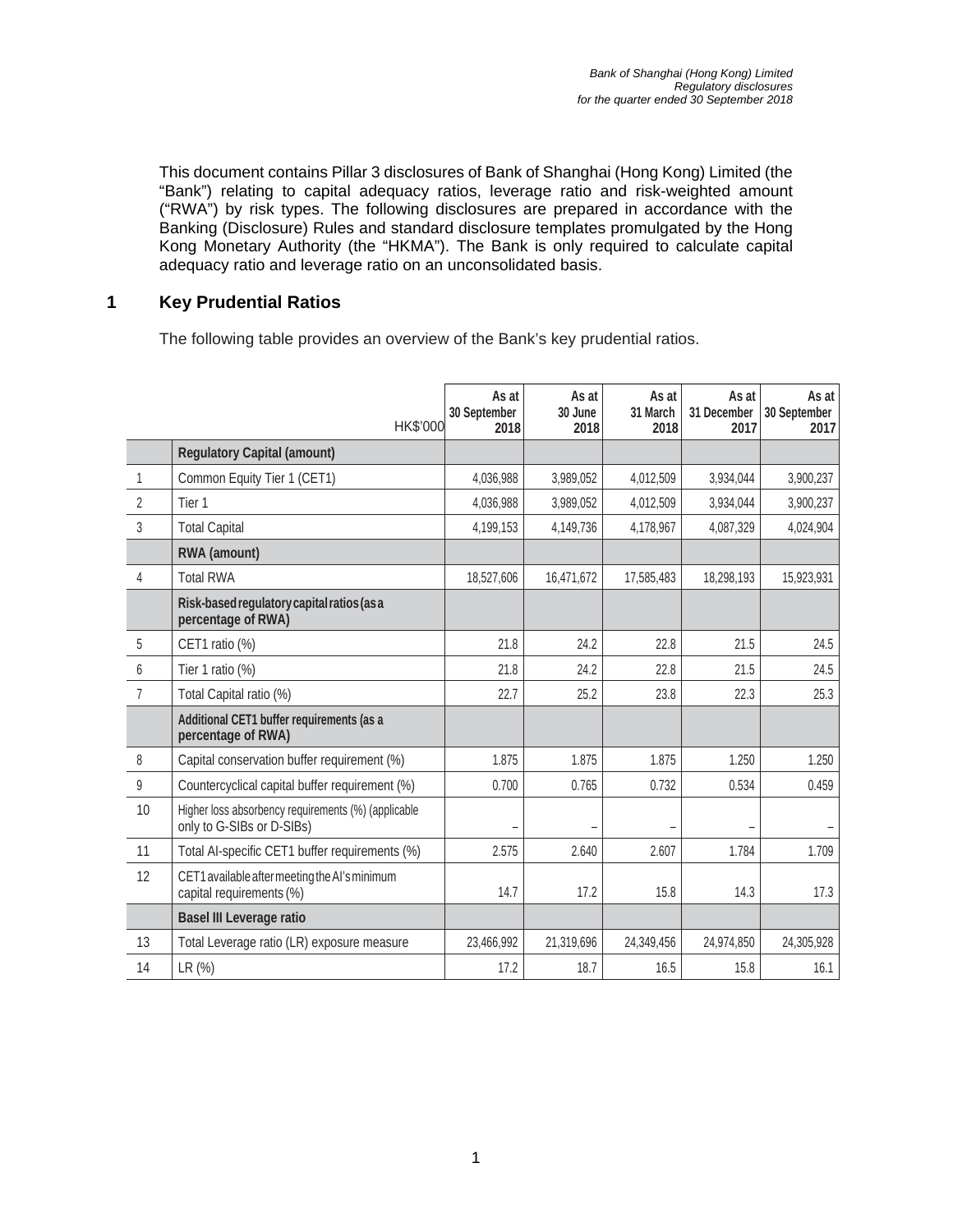## **1 Key Prudential Ratios (continued)**

|     | HK\$'000                                                                   | As at<br>30 September<br>2018 | As at<br>30 June<br>2018 | As at<br>31 March<br>2018 | As at<br>31 December<br>2017 | As at<br>30 September<br>2017 |
|-----|----------------------------------------------------------------------------|-------------------------------|--------------------------|---------------------------|------------------------------|-------------------------------|
|     | Liquidity Coverage Ratio (LCR)/Liquidity<br><b>Maintenance Ratio (LMR)</b> |                               |                          |                           |                              |                               |
|     | Applicable to category 1 institution only:                                 |                               |                          |                           |                              |                               |
| 15  | Total high quality liquid assets (HQLA)                                    | <b>NA</b>                     | <b>NA</b>                | <b>NA</b>                 | NA                           | NA                            |
| 16  | Total net cash outflows                                                    | <b>NA</b>                     | ΝA                       | ΝA                        | <b>NA</b>                    | <b>NA</b>                     |
| 17  | LCR(%)                                                                     | <b>NA</b>                     | ΝA                       | NA                        | <b>NA</b>                    | <b>NA</b>                     |
|     | Applicable to category 2 institution only:                                 |                               |                          |                           |                              |                               |
| 17a | LMR $(%)$                                                                  | 55.2                          | 55.6                     | 55.1                      | 46.4                         | 47.3                          |
|     | Net Stable Funding Ratio (NSFR)/Core Funding<br>Ratio (CFR)                |                               |                          |                           |                              |                               |
|     | Applicable to category 1 institution only:                                 |                               |                          |                           |                              |                               |
| 18  | Total available stable funding                                             | <b>NA</b>                     | <b>NA</b>                | <b>NA</b>                 | <b>NA</b>                    | <b>NA</b>                     |
| 19  | Total required Stable funding                                              | <b>NA</b>                     | <b>NA</b>                | <b>NA</b>                 | <b>NA</b>                    | <b>NA</b>                     |
| 20  | NSFR (%)                                                                   | <b>NA</b>                     | <b>NA</b>                | <b>NA</b>                 | <b>NA</b>                    | <b>NA</b>                     |
|     | Applicable to category 2A institution only:                                |                               |                          |                           |                              |                               |
| 20a | CFR (%)                                                                    | 108.3                         | 105.8                    | 105.5                     | <b>NA</b>                    | NA                            |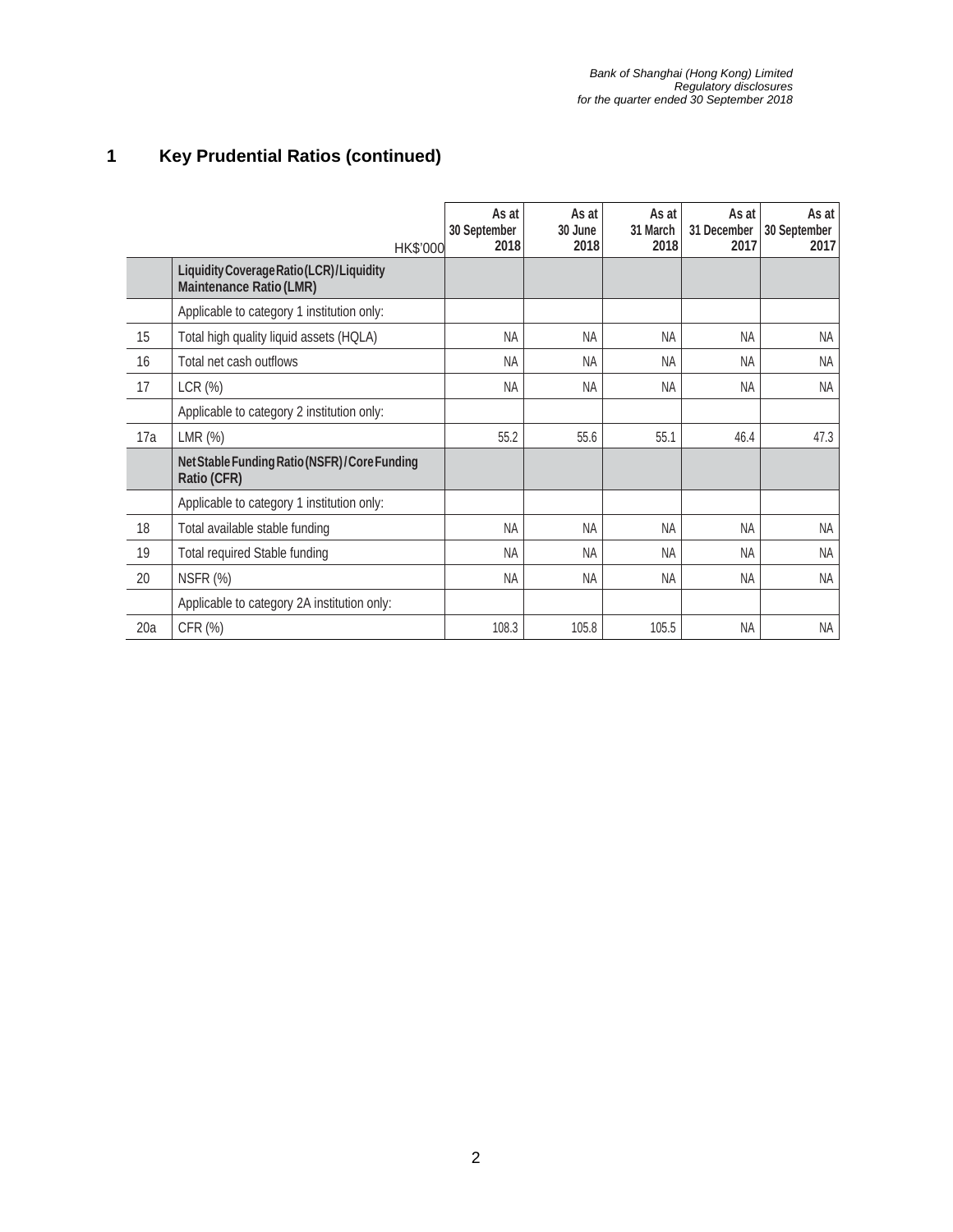#### **2 Overview of Risk-weighted amount**

The table below sets out the RWA by risk types and their corresponding capital requirements (i.e. 8% of the RWA):

|                |                                                                                                    | (a)                        | (b)                   | (c)                             |
|----------------|----------------------------------------------------------------------------------------------------|----------------------------|-----------------------|---------------------------------|
|                |                                                                                                    | <b>RWA</b>                 |                       | Minimum capital<br>requirements |
|                | HK\$'000                                                                                           | As at 30<br>September 2018 | As at<br>30 June 2018 | As at 30<br>September 2018      |
| 1              | Credit risk for non-securitization exposures                                                       | 15,603,789                 | 13,647,156            | 1,248,303                       |
| $\overline{2}$ | Of which STC approach                                                                              | 15,603,789                 | 13,647,156            | 1,248,303                       |
| 2a             | Of which BSC approach                                                                              |                            |                       |                                 |
| 3              | Of which foundation IRB approach                                                                   |                            |                       |                                 |
| 4              | Of which supervisory slotting criteria approach                                                    |                            |                       |                                 |
| 5              | Of which advanced IRB approach                                                                     |                            |                       |                                 |
| 6              | Counterparty default risk and default fund<br>contributions                                        | 37,331                     | 35,838                | 2,986                           |
| $\overline{7}$ | Of which SA-CCR <sup>*</sup>                                                                       |                            |                       |                                 |
| 7a             | Of which CEM                                                                                       | 37,331                     | 35,838                | 2,986                           |
| 8              | Of which IMM(CCR) approach                                                                         |                            |                       |                                 |
| 9              | Of which others                                                                                    |                            |                       |                                 |
| 10             | <b>CVA</b> risk                                                                                    | 43,263                     | 45,375                | 3,461                           |
| 11             | Equity positions in banking book under the simple<br>risk-weight method and internal models method |                            |                       |                                 |
| 12             | Collective investment scheme ("CIS") exposures<br>$-LTA^*$                                         | <b>NA</b>                  | <b>NA</b>             | <b>NA</b>                       |
| 13             | CIS exposures - MBA*                                                                               | <b>NA</b>                  | <b>NA</b>             | <b>NA</b>                       |
| 14             | CIS exposures - FBA*                                                                               | <b>NA</b>                  | <b>NA</b>             | <b>NA</b>                       |
| 14a            | CIS exposures - combination of approaches*                                                         | <b>NA</b>                  | <b>NA</b>             | <b>NA</b>                       |
| 15             | Settlement risk                                                                                    |                            |                       |                                 |
| 16             | Securitization exposures in banking book                                                           |                            |                       |                                 |
| 17             | Of which SEC-IRBA                                                                                  |                            |                       |                                 |
| 18             | Of which SEC-ERBA                                                                                  |                            |                       |                                 |
| 19             | Of which SEC-SA                                                                                    | -                          | -                     |                                 |
| 19a            | Of which SEC-FBA                                                                                   |                            |                       |                                 |
| 20             | Market risk                                                                                        | 1,019,775                  | 965,238               | 81,582                          |
| 21             | Of which STM approach                                                                              | 1,019,775                  | 965,238               | 81,582                          |
| 22             | Of which IMM approach                                                                              |                            |                       |                                 |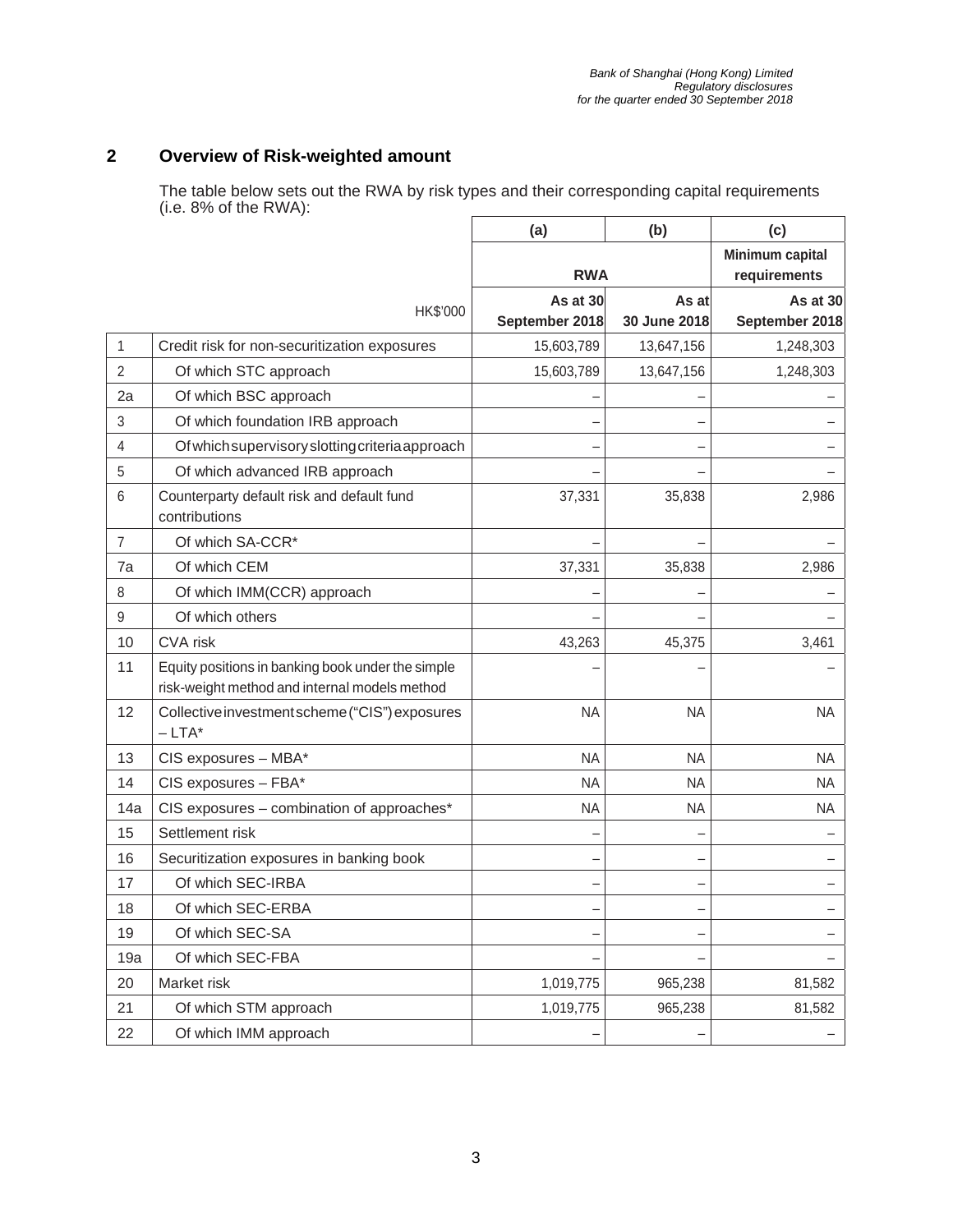#### **3 Overview of Risk-weighted amount (continued)**

|                 |                                                                                                                                                               | (a)            | (b)                             | (c)            |
|-----------------|---------------------------------------------------------------------------------------------------------------------------------------------------------------|----------------|---------------------------------|----------------|
|                 |                                                                                                                                                               | <b>RWA</b>     | Minimum capital<br>requirements |                |
|                 |                                                                                                                                                               | As at 30       | As at                           | As at 30       |
|                 | HK\$'000                                                                                                                                                      | September 2018 | 30 June 2018                    | September 2018 |
| 23              | Capital charge for switch between exposures in<br>trading book and banking book (not applicable<br>before the revised market risk framework takes<br>effect)* | <b>NA</b>      | <b>NA</b>                       | <b>NA</b>      |
| 24              | Operational risk                                                                                                                                              | 727,213        | 692,375                         | 58,177         |
| 25              | Amounts below the thresholds for deduction<br>(subject to 250% RW)                                                                                            | 1,096,235      | 1,085,690                       | 87,699         |
| 26              | Capital floor adjustment                                                                                                                                      |                |                                 |                |
| 26a             | Deduction to RWA                                                                                                                                              |                |                                 |                |
| 26 <sub>b</sub> | Of which portion of regulatory reserve for<br>general banking risks and collective provisions<br>which is not included in Tier 2 Capital                      |                |                                 |                |
| 26c             | Of which portion of cumulative fair value gains<br>arising from the revaluation of land and<br>buildings which is not included in Tier 2 Capital              |                |                                 |                |
| 27              | Total                                                                                                                                                         | 18,527,606     | 16,471,672                      | 1.482.208      |

Total RWA increased mainly attributable to increase in RWA for credit risk, which was driven by the increase in corporate exposures during the quarter.